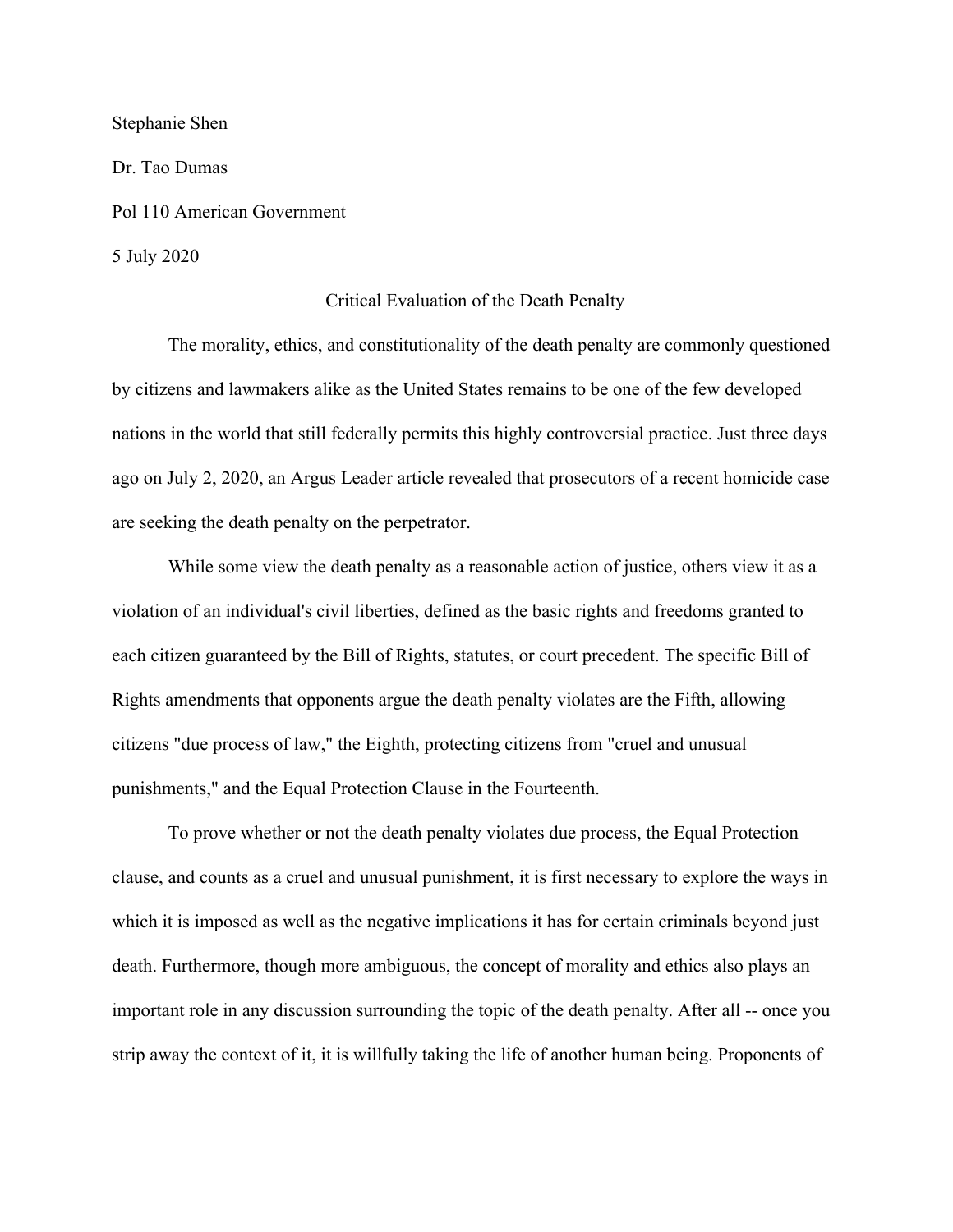the death penalty primarily argue that it serves as proper retribution and an effective deterrence for potential homicide offenders. If someone is guilty, they deserve to be punished, and the severity of the punishment should be in proportion to the severity of the crime. However, after taking closer look at how the death penalty actually disproportionately harms certain demographics of people as well as its actual effectiveness in deterring crime, it is much more clear as how it actually imposes on someone's civil liberties.

Data suggests that the death penalty itself is racist, classist, generally discriminatory. The institutional and systemic reasoning behind this, other than implicit or blatant racism, can be explained with the *Gregg v. Georgia* decision. The solution from that trial was that the conviction was to be separated from the sentencing stage in order to allow juries to consider and weigh in potential aggravating and mitigating circumstances of the crime. This opportunity for discretion unintentionally but directly leads to the opportunity for discrimination. A study done by the University of Pennsylvania's Monica Lynch and Craig Haney concluded that a juror was much more likely to sentence a Black defendant to the death penalty than a white defendant (Bowers et. al. 2001). The American Civil Liberties Union provides ample evidence to support this finding as well. They cite a racial discrimination case in Georgia that revealed "the average odds of receiving a death sentence among all indicted cases were 4.3 times higher in cases with white victims." (David C. Baldus et al., Equal Justice and the Death Penalty 1990). Furthermore, based on a synthesis done of 28 studies, the U.S. General Accounting Office concluded they show "a pattern of evidence indicating racial disparities in the charging, sentencing, and imposition of the death penalty after the Furman decision" and that "race of victim influence was found at all stages of the criminal justice system process." The American Civil Liberties Union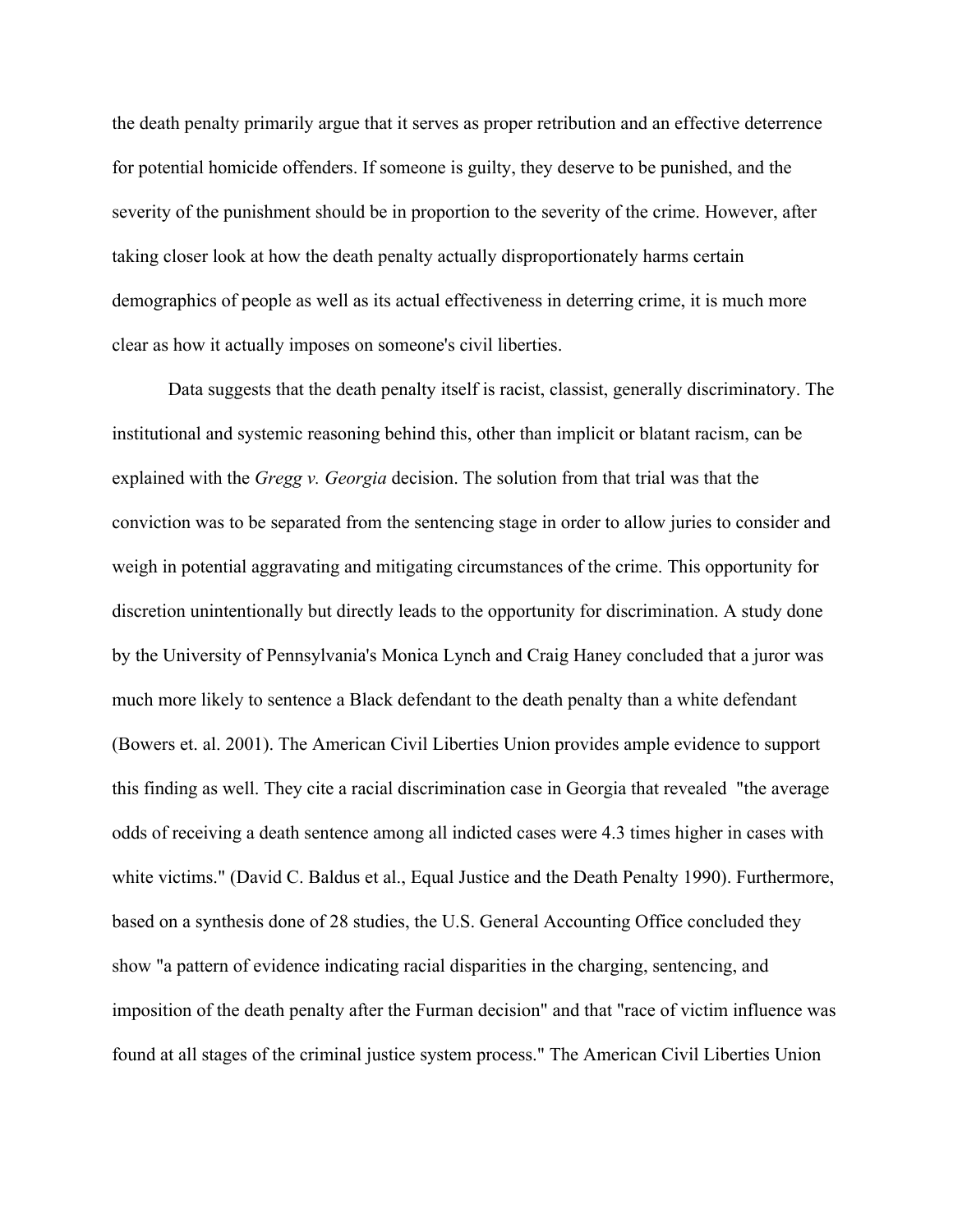clearly establishes why this discriminatory factor highly prevalent in the death penalty sentencing process constitutionally violates an invididual's civil liberties: "Constitutional due process and elementary justice both require that the judicial functions of trial and sentencing be conducted with fundamental fairness, especially where the irreversible sanction of the death penalty is involved." Given the rampant presence of racial bias, many Black defendants are wrongly convicted and sentenced to the death penalty. Even the textbook *The Logic of American Politics* cites evidence that further supports these findings. There has been an abundance of quantitative research that indicates racial bias, thereby violating the Fourteenth Amendment's "equal protection" as well as due process. Black people who murdered whites were " far more likely to receive the death penalty than were whites convicted of the same crime" (Kernell et. al. 2020).

In regards to determining if capital punishment is a cruel and unusual punnishment, lawmakers must look beyond just the actual act of the execution. Instead, it is worthy to take into consideration the unbelievably long wait times many death row inmates endure during their time on death row. An effective example of this is Louisiana. According to The Balance, Louisiana had 69 inmates awaiting on death row in 2018, and over one-third of them had been serving for more than 20 years. The average amount of years on death row was 16.3. The wait time in California has been shown to be as high as 20 years. These figures are incredibly crucial in evaluating why the death row is a cruel and unusual punishment, as putting them alongside what the criminal is being punished with reveals that sentencing someone to death is not just an isolated punishment of death -- but the extensive wait time must be factored in too. In fact, this argument was even already argued in Lackey v. Texas in 1995 when Clarence Allen Lackey had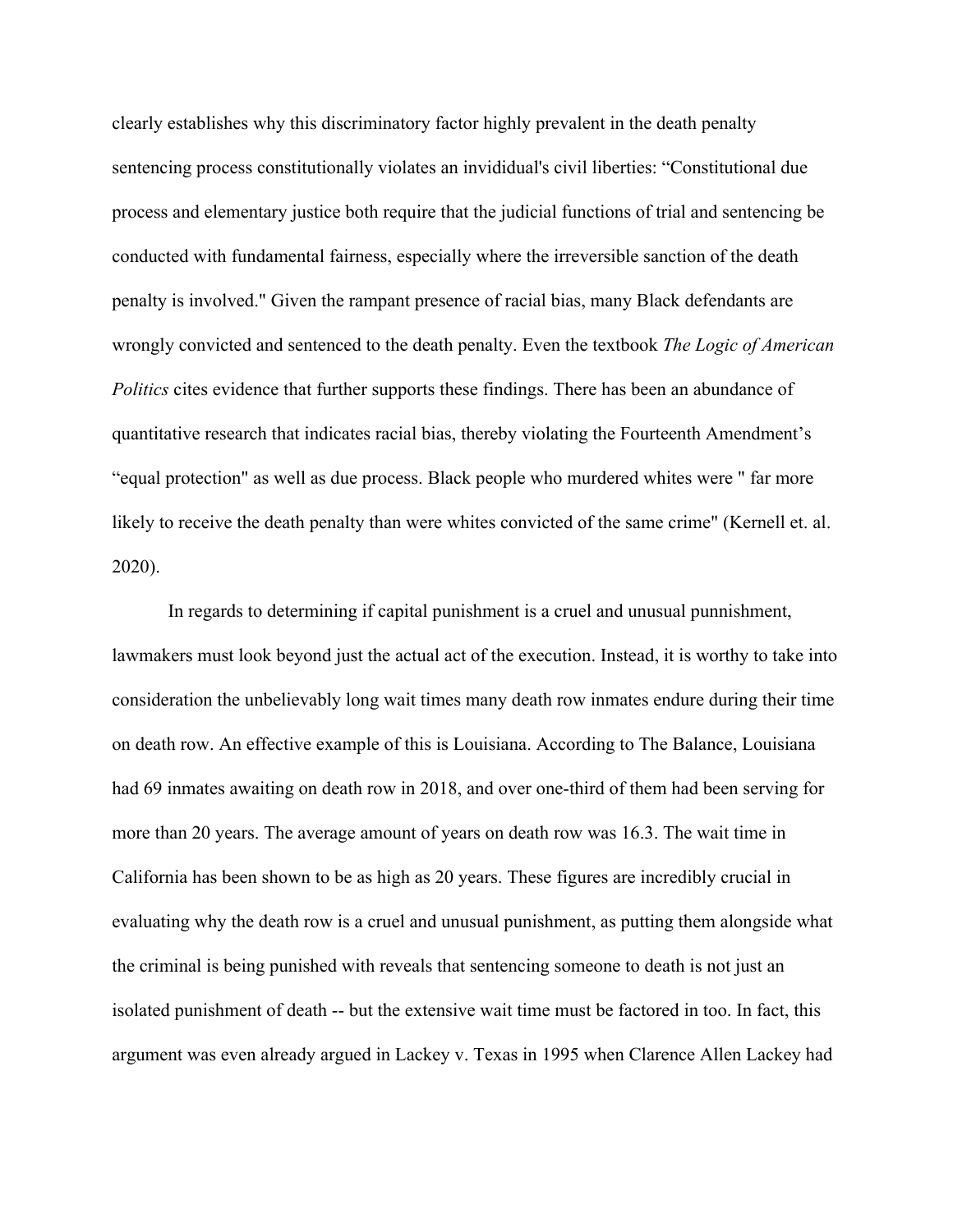spent seventeen years on death row. The wait time *in addition* to the death sentence is not a proportionate punishment to the crime they committed. Instead it adds a severity of psychological suffering of the criminal beyond just the act of depriving someone of life.

Perhaps one of the most common argument of those for the death penalty is that it acts as a deterrence for potential homocide offenders, moreso than imprisonment. However, both the ACLU and numerous other sources statistically prove that this is fase. The ACLU definitively concludes "the state that practices the death penalty does not always show a consistently lower rate of criminal homicide." They state that two states that did not impose the death penalty, Iowa and Wisconsin, had half as many homicide rates than Illinois, a state that did impose the death penalty, between l990 and l994. States that did use the death penalty had 25-45% higher rates of crime between 2000-2010 than states that didn't use the death penalty.

Regardless of whether or not someone morally/ethically agrees or disagrees with the death penalty, it can be factually and statistically proven that the ways in which it is imposed and the effects it has on individuals of color inherently violate not one but three amendments in the Constitution. There exists dozens more logistical arguments pointing out the flaws of the death penalty, like the unreasonable high cost of maintaining the entire system compared to regular imprisonment, but it is first necessary to reflect upon the ways in which individuals' civil liberties are compromised.